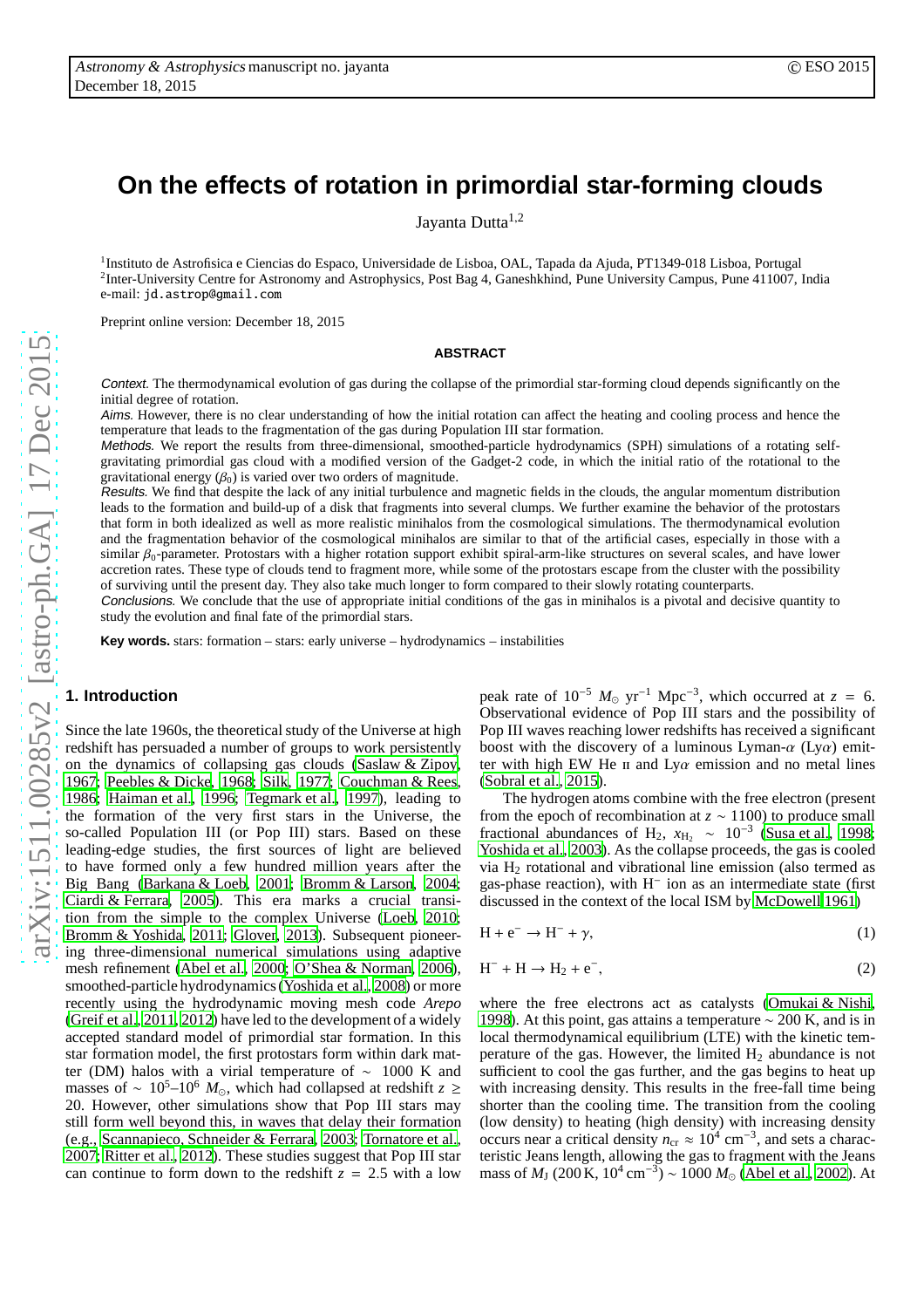higher density ( $\sim 10^8 \text{ cm}^{-3}$ ) hydrogen molecules are formed by the three-body reactions [\(Palla et al., 1983\)](#page-9-19)

$$
H + H + H \rightarrow H_2 + H,\tag{3}
$$

$$
H + H + H_2 \rightarrow H_2 + H_2. \tag{4}
$$

There is however a significant uncertainty in the rate coefficients [\(Glover & Savin](#page-9-20), [2009\)](#page-9-20) for the above set of reactions that can cool the gas rapidly by converting almost all the atomic hydrogen into molecules, making the gas chemothermally unstable [\(Turk et al.](#page-9-21), [2009](#page-9-21); [Dutta, 2015a\)](#page-9-22).

However, the amount of hydrogen molecules produced is a strong function of temperature. At high temperature,  $H_2$ molecules are destroyed by collisions with atomic H and  $H_2$ molecules [\(Yoshida et al.](#page-9-23), [2006](#page-9-23)),

$$
H_2 + H \to H + H + H,\tag{5}
$$

$$
H_2 + H_2 \rightarrow H + H + H_2. \tag{6}
$$

The collision dissociation of  $H_2$  prevents the fractional abundance  $(x_{H_2})$  from becoming large. The study by [Turk et al.](#page-9-24) [\(2011\)](#page-9-24) has discussed the equilibrium condition between the abundances of atomic and molecular hydrogen, known as the principle of microscopic reversibility. Therefore the rate at which  $H_2$  is produced via the three-body reaction must be compensated by the destruction rate to bring the system to a chemical and thermal equilibrium, the abundances of which are related through the following well-known Saha equation:

$$
\frac{n_{\text{H}_2}}{n_{\text{H}}^2} = \frac{z_{\text{H}_2}}{z_{\text{H}}^2} \left(\frac{h^2}{\pi m_{\text{H}} kT}\right)^{3/2} \exp\left(\frac{E_{\text{diss}}}{kT}\right),\tag{7}
$$

where  $n_{\text{H}_2}$  and  $n_{\text{H}}$  are the number densities of molecular and atomic hydrogen, respectively,  $z_{\text{H}_2}$  and  $z_{\text{H}}$  are the partition functions of molecular and atomic hydrogen,  $E_{\text{diss}}$  is the dissociation energy of the hydrogen molecule, *k* is the Boltzmann constant, *h* is Planck's constant, and *T* is the temperature. In LTE, the adopted values of the rate coefficient for the  $H<sub>2</sub>$  collisional dissociation (*k*diss) must be consistent with the three-body formation rate coefficient  $(k<sub>form</sub>)$  in the sense that each pair of rate coefficients satisfies the chemical equilibrium condition  $k_{\text{form}}/k_{\text{diss}} =$ *K*, where *K* is the equilibrium constant.

Once the gas density reaches a density ~  $10^{10}$  cm<sup>-3</sup>, the cloud becomes optically thick to the strongest of  $H_2$  lines. Using the Sobolev approximation (as described in [Yoshida et al. 2006](#page-9-23)), the  $H_2$  cooling rate in this regime can be expressed as

$$
\Lambda_{\text{H}_2,\text{thick}} = \sum_{u,l} h v_{ul} \beta_{\text{esc,ul}} A_{\text{ul}} n_{\text{u}} ,\qquad (8)
$$

where  $n_u$  is the number density of the hydrogen molecules in upper energy level  $u$ ;  $A<sub>ul</sub>$  is the spontaneous radiative transition rate, also known as Einstein coefficient, for a transition between *u* and *l*; *h* $v_{ul}$  is the energy difference between *u* and *l*; and  $\beta_{\text{esc,ul}}$ is the escape probability associated with this transition, i.e., the probability that the emitted photon can escape from the region of interest. In the high-density regime ( $\sim 10^{14}$  cm<sup>-3</sup>), the gas goes through a phase of cooling instability due to a strong increase in the cooling rate by  $H_2$  collisional induced emission (CIE) (see, e.g., [Ripamonti & Abel, 2004,](#page-9-25) for detailed discussion). Above the central density ~  $10^{16}$  cm<sup>-3</sup>, the gas becomes completely optically thick to the continuum radiation [\(Yoshida et al., 2008](#page-9-8)). At this point the remaining  $H_2$  dissociates via reactions (5,6), and hence cools the gas to collapse further. Once all the  $H_2$  dissociates, the gas becomes fully adiabatic with core mass  $\sim 0.01 M_{\odot}$ surrounded by a massive, dense envelope that accretes matter rapidly [\(Clark et al., 2011a\)](#page-8-7).

The vanguard numerical simulations (e.g., [Abel et al., 2002;](#page-8-6) [Yoshida et al., 2006;](#page-9-23) [Bromm et al.](#page-8-8), [2009](#page-8-8)) propose the formation of massive (typically ∼ 20–50*M*⊙) primordial protostars. This calculation result, however, contrasts with the present day star formation in which protostars with masses less than 1*M*<sup>⊙</sup> are formed [\(Kroupa, 2002](#page-9-26); [Chabrier, 2003\)](#page-8-9). The recent improved and high resolution numerical simulations have inferred that the disk around the primordial core is unstable and fragments to form a small N system with low-mass stars, instead of a single protostar (e.g., [Stacy et al.](#page-9-27), [2010;](#page-9-27) [Clark et al.](#page-8-10), [2011;](#page-8-10) [Hirano et al.](#page-9-28), [2014;](#page-9-28) [Hartwig et al.](#page-9-29), [2015](#page-9-29)).

In the literature, there are appreciable indications that the collapsing cloud from which the protostar forms could have strong rotational support [\(Larson, 1969,](#page-9-30) [1984\)](#page-9-31). The cloud's rotation can affect the dynamical as well as the thermal evolution of gas and consequenty determine the ensuing properties of the Pop III stars [\(Bodenheimer, 1995;](#page-8-11) [Matsumoto et al.](#page-9-32), [1997\)](#page-9-32). The consequences of the cloud's rotation on the chemical signature of the zero-metallicity primordial stars have been studied using stellar models [\(Meynet, 2009,](#page-9-33) and references therein). With the use of the sink particle technique (discussed in §[2\)](#page-2-0) in the smoothed particle hydrodynamics (SPH) simulations, [Stacy et al. \(2011](#page-9-34)) have discussed the rotation velocity of the first stars, angular momentum transfer and the internal structure of the new-born protostars (see also [Stacy et al.](#page-9-35), [2013](#page-9-35), for the *Arepo* simulations). The central protostar rotates with a significant fraction of the Keplerian velocity. There is however scatter in the radial velocity, temperature, and accretion rate. In a recent study, [Hirano et al.](#page-9-28) [\(2014\)](#page-9-28) performed radiation hydrodynamical simulations to follow the evolution of 100 primordial protostars. Although their simulations were in 2D, they nicely compared the angular momentum of the cloud with the Pop III accretion rate. More recently, simulations and analytic models have shown the formation of the massive primordial stars in rapidly rotating disks in the presence of turbulence and UV backgrounds [\(Latif et al.](#page-9-36), [2013,](#page-9-36) and references therein). However, the extent to which the thermal and dynamical evolution of gas depends on the initial degree of rotation of the cloud has never been systematically tested. In addition, there is so far no clear understanding of how the cloud's rotation can regulate the concurrent heating and cooling process during the collapse.

The dependence of the resultant fragmentation on the cloud's initial rotation, however, has been shown in detail in previous studies (e.g., [Machida et al., 2008;](#page-9-37) [Saigo et al.](#page-9-38), [2008\)](#page-9-38). After performing a number of idealized numerical experiments, these parameterized studies have concluded that the formation of either binary or multiple systems depend highly on the initial rotation of the cloud. Nevertheless, these studies could not point out the influence on the thermal evolution of the primordial gas during collapse because their calculations adopted the model of equation of state (EOSs). In this work, we candidly scrutinize the role of initial rotation of the collapsing gas on the heating and cooling process that controls the chemothermal evolution of gas inside minihalos. In addition, we perform rigorous calculations in both the idealized as well as more realistic cosmological minihalos to thoroughly analyze the evolution of gas particles and their physical properties. This unique approach thus enables us to investigate in detail the thermal, chemical, and dynamical evolution of the baryonic matter in a full 3D simulation of Pop III collapse to understand better the physical process and the resulting frag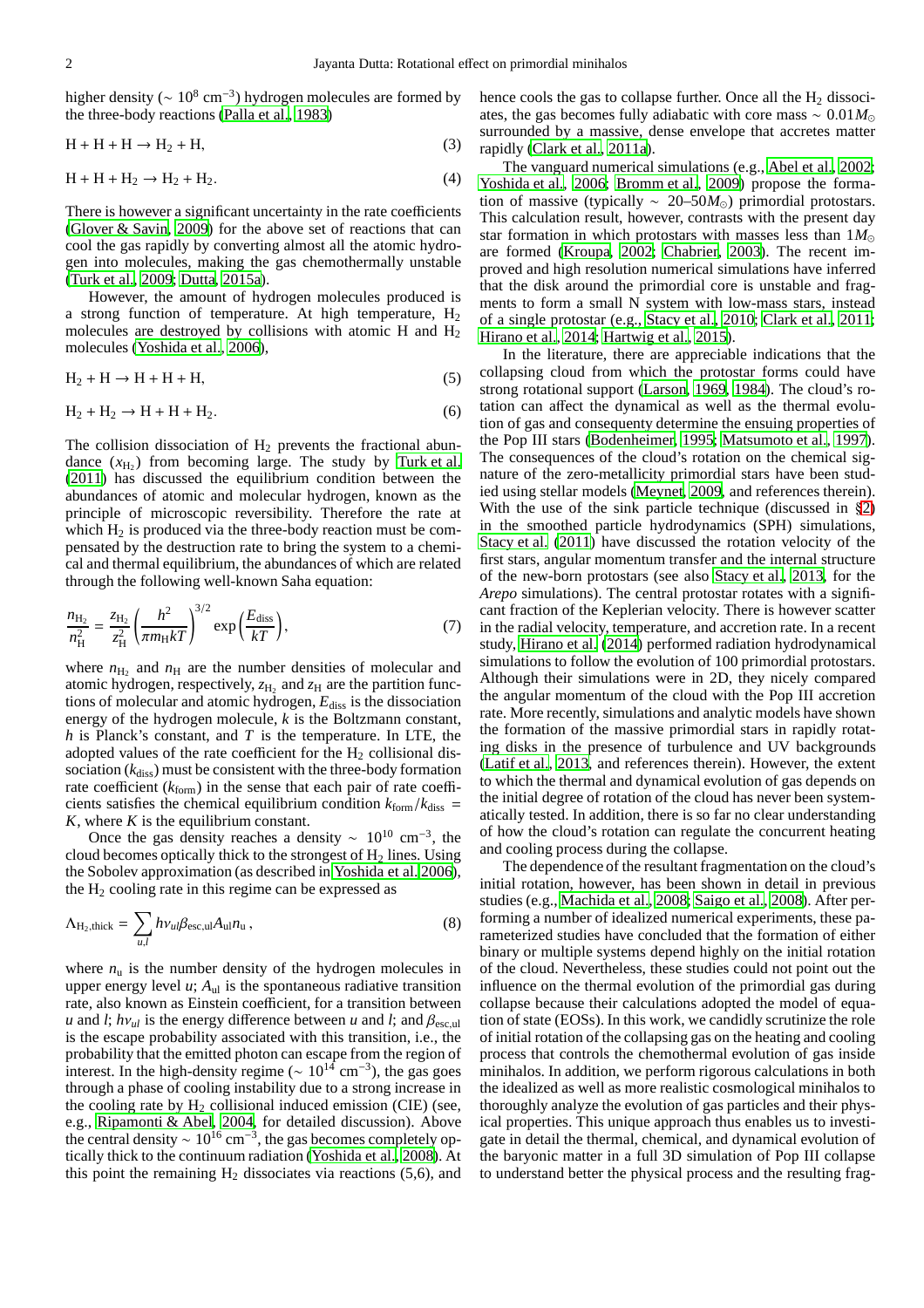mentation behavior that occurs once the first object is formed. Finally, we address important issues, such as the relation of the physical property and accretion phenomenon of the protostars on the initial rotation of the collapsing core. We also discuss the possibility of survival of Pop III stars until today.

The paper is organized in the following manner. In §[2](#page-2-0) we describe the numerical setup of the simulations and the initial conditions. In §[3](#page-3-0) we briefly discuss the relevant physical concepts of the problem with an emphasis on the heating and cooling process that determines the temperature evolution. The details of the velocity structure are outlined in §[4.](#page-3-1) We discuss the accretion phenomenon comprehensively, followed by the implication of this study for the fragmentation of primordial gas in §[5.](#page-3-2) The long-term evolution of protostars are contoured in §[6.](#page-5-0) We summarize the main points and draw our conclusions in §[7.](#page-7-0)

# <span id="page-2-0"></span>**2. Simulations**

In order to follow the gravitational collapse, one needs to ensure that the gas evolution in the simulations should not depend on the choice of minihalos. We therefore use two completely different numerical setups: minihalos from the cosmological simulations of [Greif et al. \(2011](#page-9-9)) obtained from the hydrodynamic moving mesh code *Arepo* [\(Springel, 2010](#page-9-39)) and the artificial minihalos with an initially uniform density distribution of gas particles. In the following, we describe the initial condition and setup of the simulations.

To investigate the cosmological minihalos, we use snapshots at the epoch when the central number density is just below  $10<sup>6</sup>$ cm<sup>-3</sup>, the onset of the crucial three-body H<sub>2</sub> formation reaction. The mesh-generating points of *Arepo* can be interpreted as the Lagrangian fluid particles, which is the basic characteristic of the Gadget-2 SPH code [\(Springel, 2005\)](#page-9-40). At this time, the minihalos contain masses of 1030  $M_{\odot}$  and 1093  $M_{\odot}$  with maximum central temperature of 469 K and 436 K, respectively. The complete physical nature of these minihalos (e.g., number density  $(n)$ , initial rotation  $(\beta_0)$ , maximum and minimum temperature, etc) is summarized in Table 1. We use the *Arepo* output of these minihalos (MH-1 and MH-2 from [Greif et al.](#page-9-9), [2011\)](#page-9-9) as the initial conditions for our Gadget-2 implementation. Because of the conversion from the moving mesh to the SPH formalism (see, e.g., [Smith et al., 2011;](#page-9-41) [Dutta et al.](#page-9-42), [2015](#page-9-42)), we denote the minihalos as CH1 and CH2 for the Gadget-2 execution. The numerical resolution for CH1 and CH2 in SPH Gadget-2 simulations (for 100 SPH particles) is  $\sim 10^{-2} M_{\odot}$ .

For the artificial setup, we use the initial conditions that permit us to carry out a set of methodical numerical experiments. The randomly distributed gas particles have been settled using the periodic boundary conditions in a box. During this initial phase, we keep the gas temperature fixed and do not follow the primordial chemical network. Once the gas particles are settled, we are in a position to perform the simulations for the collapse of gas due to self-gravity.

The gas particles are initially uniformly distributed in a spherical cloud of size  $R_0 \sim 2.7$  pc and a total mass of  $M = 2982$  $\overline{M}_{\odot}$ . The number density is  $n = 10^3$  cm<sup>-3</sup> and the temperature  $T = 200$  K. These initial conditions are equivalent to the primordial gas clumps that collapse (see, e.g., [Abel et al., 2002](#page-8-6); [Yoshida et al.](#page-9-23), [2006\)](#page-9-23). All clouds are modeled with 5 million SPH particles, and the mass of a single SPH particle is  $m_{SPH} = 5.9 \times$ <sup>10</sup>−<sup>4</sup> *<sup>M</sup>*⊙. Therefore, the numerical resolution (roughly 100 SPH particles) is 0.06  $M_{\odot}$ . The free-fall time for the uniform density distribution is  $t_{\text{ff}} = \sqrt{3/32\pi G\rho} = 1.37$  Myr and the sound

**Table 1.** Physical properties of the cosmological minihalos are summarized:

| Halo                     | CH1                         | CH <sub>2</sub>            |
|--------------------------|-----------------------------|----------------------------|
| properties               |                             |                            |
| $n \overline{(cm^{-3})}$ | $10^6$ (max) 71 (min)       | $10^6$ (max) 85 (min)      |
| T(K)                     | 469 (max) 59 (min)          | 436 (max) 54 (min)         |
| mass $(M_{\odot})$       | 1030                        | 1093                       |
| $n$ -SPH                 | 690855                      | 628773                     |
| resolution $(M_{\odot})$ | $1.3 \times 10^{-2}$        | $1.4 \times 10^{-2}$       |
| $\beta_0$                | $0.035$ (max) $0.025$ (min) | $0.042$ (max) $0.03$ (min) |

*notes*: *n* denotes the number density, *T* the temperature, *n*-SPH the number of SPH particles and  $\beta_0$  the rotation parameter, respectively. The numerical resolution is calculated for the 100 SPH particles.

crossing time is  $t_{sc} \approx 5$  Myr. As the free-fall timescale is shorter than the sound-crossing timescale, the clouds immediately start to collapse under their self-gravity. The clouds are then given different degrees of solid body rotation and are not subject to the internal turbulent motions. The strength of rotational support can be described by the  $\beta_0$ -parameter [\(Sterzik et al., 2003\)](#page-9-43),

$$
\beta_0 = \frac{E_{\rm rot}}{E_{\rm grav}} = \frac{R_0^3 \Omega^2}{3GM},\tag{9}
$$

where  $\Omega$  is the angular velocity, and  $E_{\text{rot}}$  and  $E_{\text{grav}}$  are the magnitudes of the rotational and the gravitational energies, respectively. We perform ten different numerical experiments with  $\beta_0$  $= 0.0, 0.005, 0.007, 0.01, 0.02, 0.04, 0.05, 0.07, 0.1, 0.2.$ 

As the collapse progresses in the central region of the cloud, it is extremely difficult to simulate the higher density regime because of shorter timescale. To overcome this problem, we use the sink particle technique in which the high-density region is replaced by a single sink particle with appropriate boundary conditions (see, e.g., [Bate et al.](#page-8-12), [1995](#page-8-12); [Krumholz et al.](#page-9-44), [2004;](#page-9-44) [Jappsen et al.](#page-9-45), [2005\)](#page-9-45). The sink particle can then be assumed to be (or at least approximated by) a growing protostar. The density threshold for the sink particles to form is set as the number density of  $5 \times 10^{13}$  cm<sup>-3</sup>, at which point the gas has a temperature of ∼ 1000 K. The sink particle can accrete gas particles within its accretion radius  $r_{\text{acc}}$ , which we fix at 6 AU, the Jeans radius at the density threshold for sink creation. The corresponding Jeans mass for both the cosmological as well as the artificial clumps is 0.06  $M_{\odot}$ , so we can resolve both the cosmological and artificial minihalos. The softening parameter of the sinks is 1.2 AU. In order to avoid spurious formation of new sink particles out of the gas, the sink particles is prevented further from forming within 2  $r_{\text{acc}}$  of one another.

We follow [Clark et al. \(2011a\)](#page-8-7) for the implementation of the external pressure term and a time-dependent primordial chemical network. To model a constant pressure boundary, we used a modified version of the Gadget 2 momentum equation,

$$
\frac{dv_i}{dt} = -\sum_j m_j \left[ f_i \frac{P_i}{\rho_i^2} \nabla_i W_{ij}(h_i) + f_j \frac{P_j}{\rho_j^2} \nabla_i W_{ij}(h_j) \right],\tag{10}
$$

where the contribution from the external pressure  $(P_{ext})$  is subtracted from both  $P_i$  and  $P_j$  (i.e.,  $P_i$  and  $P_j$  are replaced by  $P_i - P_{ext}$  and  $P_j - P_{ext}$ , respectively). All quantities have their usual meaning. The chemical network includes primordial hydrogen, helium, and deuterium to model the chemical and thermal evolution of the metal-free gas inside minihalos. The details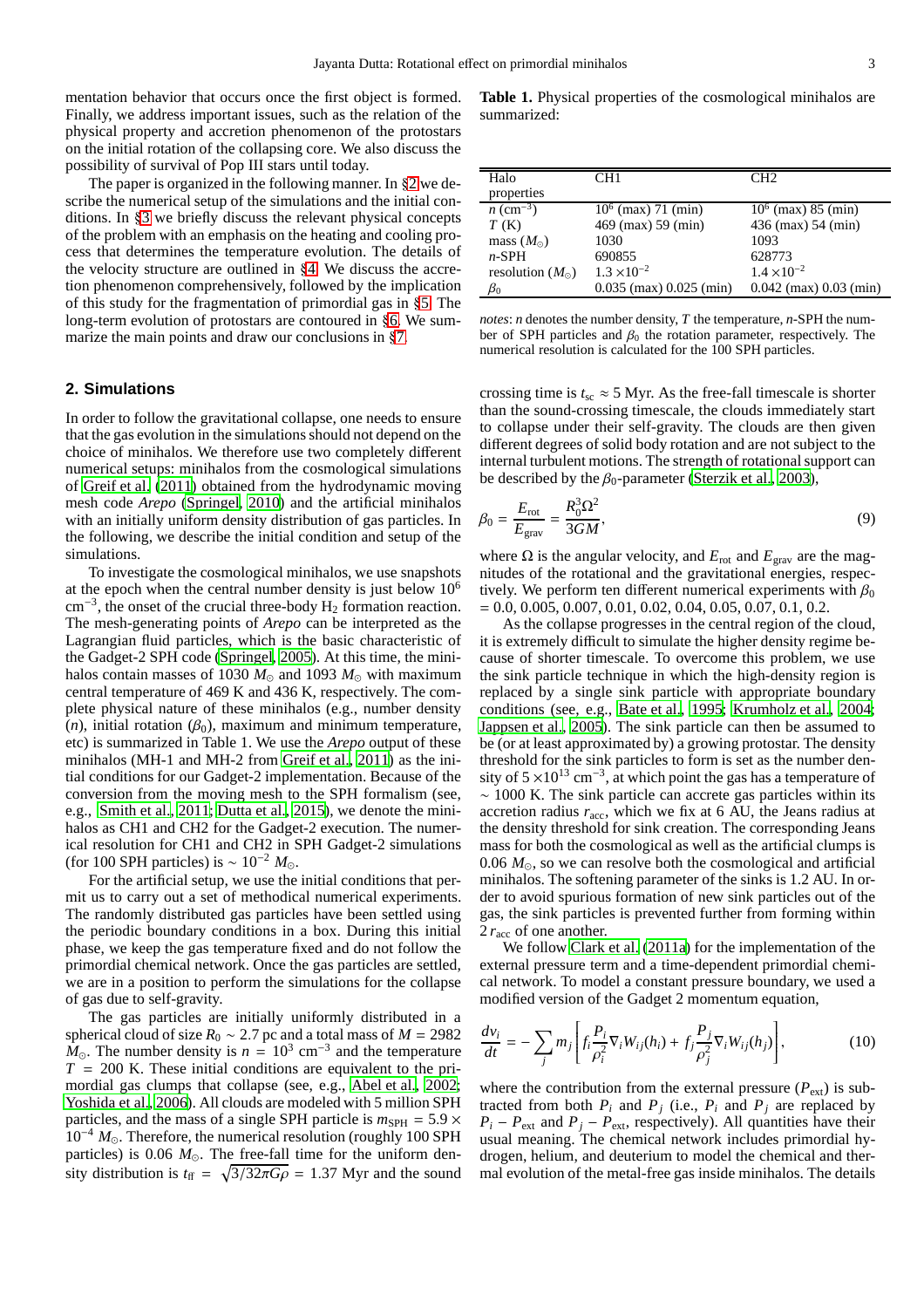of all the chemical reactions are given in [Glover & Abel](#page-9-46) [\(2008\)](#page-9-46) and references therein. We adopt the intermediate three-body  $H_2$ rate coefficient  $7.7 \times 10^{-31} T^{-0.464}$  cm<sup>6</sup> s<sup>-1</sup> proposed by [Glover](#page-9-47) [\(2008\)](#page-9-47).

# <span id="page-3-0"></span>**3. Heating and cooling rate**

In this section, we investigate the cooling and heating mechanism associated with the emission, chemical reactions and gas contraction during the collapse of the cloud under its own gravity. The differences in the cooling and heating rates can force the gas to choose different paths for its thermodynamic evolution.

If we assume that the gas density  $(\rho)$  evolves with the freefall time ( $t_{\text{ff}}$ ) of the gas, i.e.,  $d\rho/dt = \rho/t_{\text{ff}}$  (see, e.g., [Omukai,](#page-9-48) [2000](#page-9-48); [Glover & Savin](#page-9-20), [2009](#page-9-20)), the thermal evolution can then be followed by solving the energy equation

$$
\frac{d\epsilon}{dt} = \frac{p}{\rho} \frac{d\rho}{dt} - \Lambda + \Gamma,\tag{11}
$$

where  $\epsilon$  is the energy per unit volume in the gas, and  $\Lambda$  and  $\Gamma$ are the cooling and heating rates, respectively, in units of erg  $s^{-1}$ cm−<sup>3</sup> . Figure [1](#page-4-0) shows the physical conditions in the gas once the central region has collapsed to a density of ~  $5 \times 10^{13}$  cm<sup>-3</sup>, i.e., just before the first sink formation. The panels show massweighted averages of the properties of individual SPH particles within the radial logarithmic bins.

The three-body  $H_2$  formation heating rate provides chemical heating associated with the release of 4.48 eV each time a  $H_2$  molecule forms. Because the  $H_2$ -fractions are almost similar (Fig. [1A](#page-4-0)), there is no consequential effect of the three-body H<sup>2</sup> heating on the cloud's initial rotation (Fig. [1C](#page-4-0)). However, we find that there are substantial temperature differences between the clouds (Fig. [1B](#page-4-0)). For example, the temperature of the cloud with  $\beta = 0.2$  is almost 40-60% lower than that with  $\beta_0 = 0.005$ . This is because a higher degree of the rotational support slows down the contraction and reduces the amount of compressional heating (Figure [1D](#page-4-0)). Thus, the cloud with  $\beta = 0.2$  has a temperature of roughly  $T \le 200$  K due to a slower collapse and, hence, less efficient compressional heating, whereas the temperature is nearly 1100 K in case of  $\beta = 0.0$  or  $\beta = 0.005$ .

The rapid conversion of atomic to molecular hydrogen during the three-body reaction cools the gas less than the free-fall time and hence causes chemothermal instability [\(Dutta, 2015a](#page-9-22)). At high densities the heating rate is as high as the line-cooling rate (Fig. [1E](#page-4-0)), however, again with slight differences over the range of  $\beta_0$  modeled. At equilibrium, the formation rate is balanced by the dissociation, and hence the dissociation cooling rate behaves in the same way with density as the heating rate. The dissociation cooling rate varies between clouds, with that for  $\beta_0$ = 0.005 nearly 10 orders of magnitude higher than for the  $\beta_0$  = 0.2 model (Fig. [1F](#page-4-0)) in the density range where the three-body reaction dominates. We therefore conclude that it is indeed the compressional heating (*pdV*) that determines the thermal evolution of gas, which strongly depends on the initial degree of rotation  $(\beta_0)$ .

At this point, it is worth pointing out that the temperature evolution of the cosmological minihalos are similar to that of the idealized cases. As expected, both CH1 (with  $\beta_0 \approx 0.035$ ) and CH2 (with  $\beta_0 \approx 0.042$ ) have the temperature variation that falls in between the highest and lowest  $\beta_0$  modeled throughout the density space. This also confirms that our varied parameter study with idealized clumps actually represents the cosmological initial conditions of the minihalos.

#### <span id="page-3-1"></span>**4. Velocity structure**

In this section, we study the dynamics of the gas particles that can arise as a result of the chemical and thermal evolution of the clouds. We therefore take a closer look at the velocity of the gas associated with the cloud collapse. The radial profiles of the gas show the mass-weighted averages within logarithmic bins and are taken just before the formation of the first sink.

We find that there are considerable differences in radial velocities between the clouds (Fig. [2A](#page-4-1)). The radial velocity of the cloud with  $\beta_0 = 0.005$  is almost 30-40% higher than the cloud with  $\beta_0 = 0.2$ . This is consistent with the fact that a lower rate of compressional heating for the gas of the collapsing core implies a lower radial velocity, which is nearly comparable with the sound speed (Fig. [2C](#page-4-1)).

In order to quantify the degree of rotational support, we plot the rotational velocity (Fig. [2B](#page-4-1)) and the ratio of the rotational velocity ( $v_{\text{rot}}$ ) to the Keplerian velocity ( $v_{\text{Kep}}$ ), defined as  $v_{\rm K} = \sqrt{GM_{\rm enc}(r)/r}$ , where  $M_{\rm enc}(r)$  is the mass enclosed within the radius *r* (Fig. [2F](#page-4-1)). We find that the rotational speed for all  $\beta_0$  modeled is well below that required for rotational support by a factor of 5 to 7. This is consistent with previous cosmological simulations (e.g., [Yoshida et al.](#page-9-8), [2008;](#page-9-8) [Turk et al., 2009\)](#page-9-21), which argued that the collapsing gas cloud has the ratio  $v_{\text{rot}}/v_{\text{Kep}} \sim 0.5$ 

For the  $\beta_0 = 0.2$  case, the rotation speed varies between 0.3 and 0.9 times the Keplerian velocity, indicating that this cloud has gone through an efficient phase of angular momentum re-distribution [\(Dutta, 2015b\)](#page-9-49). However, for  $\beta_0 > 0.05$  the collapsing cloud is almost completely rotationally supported throughout and the gas at higher densities is relatively cold. All clouds are consequently sub-Keplerian, and the radial velocities for all clouds are comparable to the rotational velocities within 100 AU (Figure [2E](#page-4-1)). From this discussion, we can infer that the cloud with higher rotation transfers the angular momentum more efficiently and hence becomes Keplerian in the outer regime of the collapsing core (for instance,  $v_{\text{rot}} \sim v_{\text{Kep}}$  for  $r \ge 10^4$  AU for  $\beta_0 = 0.2$ ). Thus the outer regime, which is likely to form a Keplerian disk due to rotation, becomes unstable enough from accreting mass and, consequently, has higher chance to fragment (as we see in the next section). We conclude that the cloud's initial rotation plays a pivotal role in the dynamical evolution of the gas by affecting the amount of rotational support even at later stages of the collapse.

# <span id="page-3-2"></span>**5. Mass accretion and fragmentation**

During collapse, the angular momentum is transported to smaller scales, resulting in the formation of rotationally supported disklike structures [\(Stacy et al.](#page-9-34), [2011;](#page-9-34) [Greif et al., 2012\)](#page-9-10). However, the rotation is not sufficient to hold the collapse of the disk, which then fragments into multiple objects [\(Clark et al.](#page-8-10), [2011;](#page-8-10) [Dutta et al., 2015\)](#page-9-42). We thus gauge the accretion and gas instability carefully, as predicted by the properties of the gas, to check whether there is any hint of fragmentation already present before the formation of the first sink.

We follow [Abel et al. \(2002](#page-8-6)) to study the mass accretion rate, estimated as  $\dot{M}(r) = 4 \pi r^2 \rho(r) v_{\text{rad}}(r)$ , as a function of radius for different degrees of initial rotation (Fig. [3A](#page-5-1)). We also define the accretion time,  $t_{\text{acc}} = M_{\text{enc}}(r)/4 \pi \rho v_{\text{rad}} r^2$ . For all simulations, *M* has a maximum at  $\sim$  20-40 AU. Given that H<sub>2</sub> line cooling becomes optically thick at the corresponding densities, *M*˙ for all simulations converges in this range, as the gas looses its ability to cool efficiently. We would, however, like to point out that the scale, where *dM*/*dt* becomes maximum, may slightly change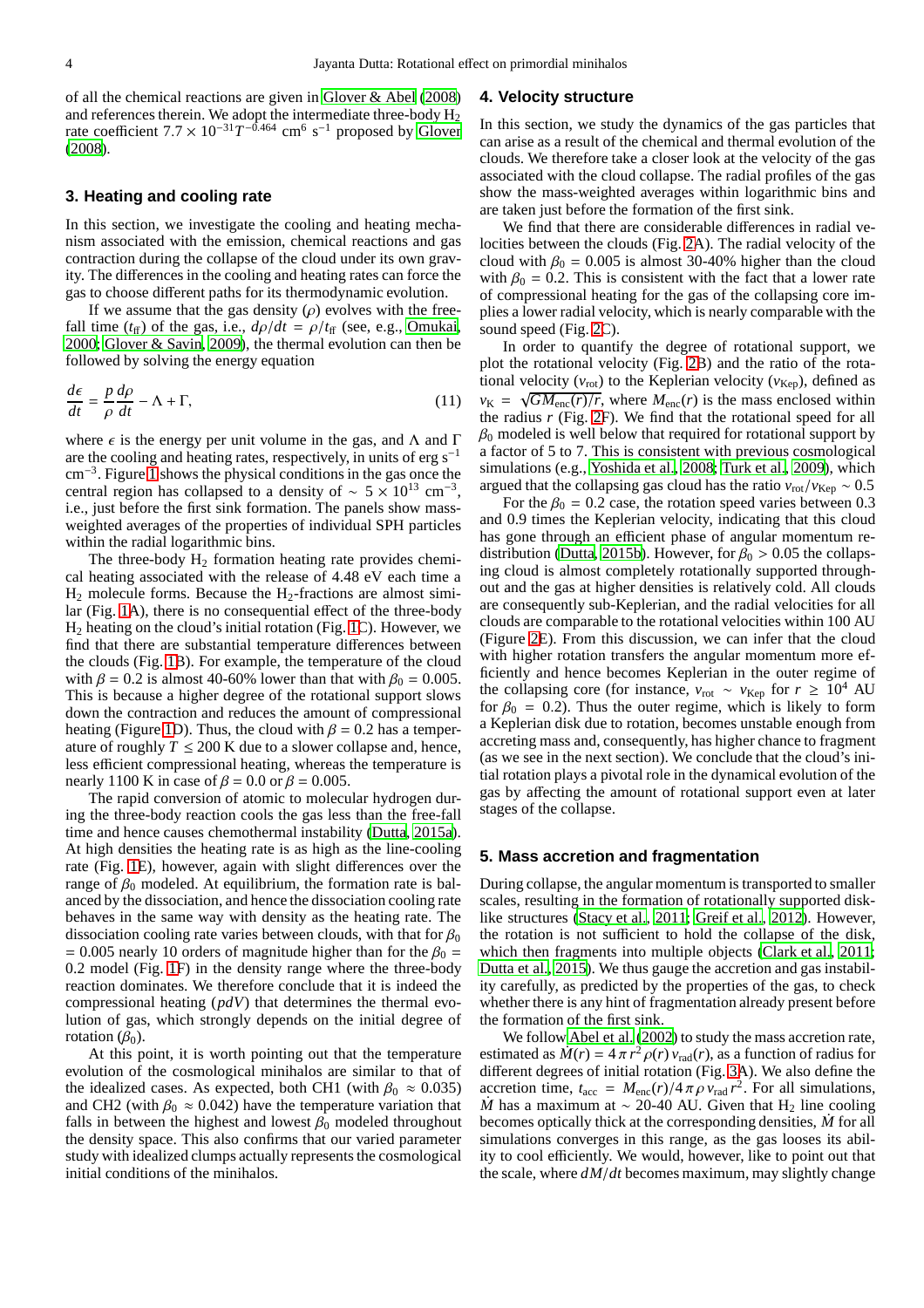

<span id="page-4-0"></span>**Fig. 1.** Radial logarithmic binned, mass-weighted averages of the H<sub>2</sub> fraction (A), temperature (B), and various heating and cooling rates (C to F) are plotted as a function of density for different degrees of initial rotation  $\beta_0$ , just before the formation of the first sink.



<span id="page-4-1"></span>**Fig. 2.** Radial logarithmic binned, mass-weighted averages of the radial velocity (A), rotational velocity (B), radial velocity over sound speed (C), rotational velocity over sound speed (D), rotational velocity over Keplerian speed (E), and radial velocity over rotational velocity are plotted as a function of radius, just before the first protostar forms. The initial strength of rotation introduces a scatter in the velocity.

with the choice of density threshold for the sink formation. For example, if we choose  $n \sim 10^{15}$  cm<sup>-3</sup> for a sink particle to form, the collapse of the inner structure proceeds and hence the mass accretion rate reaches a maximum at ∼ 15-30 AU, depending on the initial degree of rotation. However, this is not a substantial issue compared to the overall thermal nature of the collapsing cloud. For slowly rotating clouds, the accretion rate is substantially higher ( $\sim 0.1 \text{ yr}^{-1}$ ) and the accretion time is on the order of free-fall time (Fig. [3C](#page-5-1)).

Since the collapsing core becomes Jeans unstable by accreting more and more mass, we check the strength of the gravitational instability by measuring the number of the Bonnor-Ebert masses  $(M_{\text{BE}})$  contained in the central dense volume [\(Ebert,](#page-8-13) [1955](#page-8-13); [Bonnor, 1956\)](#page-8-14). We compute the Bonnor-Ebert masses as  $M_{\text{BE}} = 1.18(c_s^4/G^{3/2})P_{\text{ext}}^{-1/2} \approx 20M_{\odot}T^{3/2}n^{-1/2}\mu^{-2}\gamma^2$  [\(Abel et al.](#page-8-6),

[2002\)](#page-8-6), where  $c_s$  is the sound speed,  $P_{ext}$  is the external pressure that we assume to be equal to the local gas pressure,  $\mu$  is the mean mass per particle, and  $\gamma = 5/3$  is the adiabatic index, respectively. Within the central  $10<sup>4</sup>$  AU regime, the enclosed gas mass for all values of  $\beta_0$  contains a roughly equal number of Bonnor-Ebert masses, although with a factor of two between the highest and lowest values of  $\beta_0$  (Fig. [3B](#page-5-1)). However, in the outer regime (i.e.,  $r \ge 10^4$  AU), the clouds with  $\beta_0 = 0.1$  and  $\beta_0 = 0.2$  contain roughly 7 and 10 Bonnor-Ebert masses respectively. This is because the higher rotating clouds become close to Keplerian in the outer regime (as seen in the previous section) and tend to form a disk-like structure. As the higher rotation obstructs the infalling gas particles, the disk gradually accumulates enough Jeans masses through accretion and becomes gravitationally unstable to fragmentation.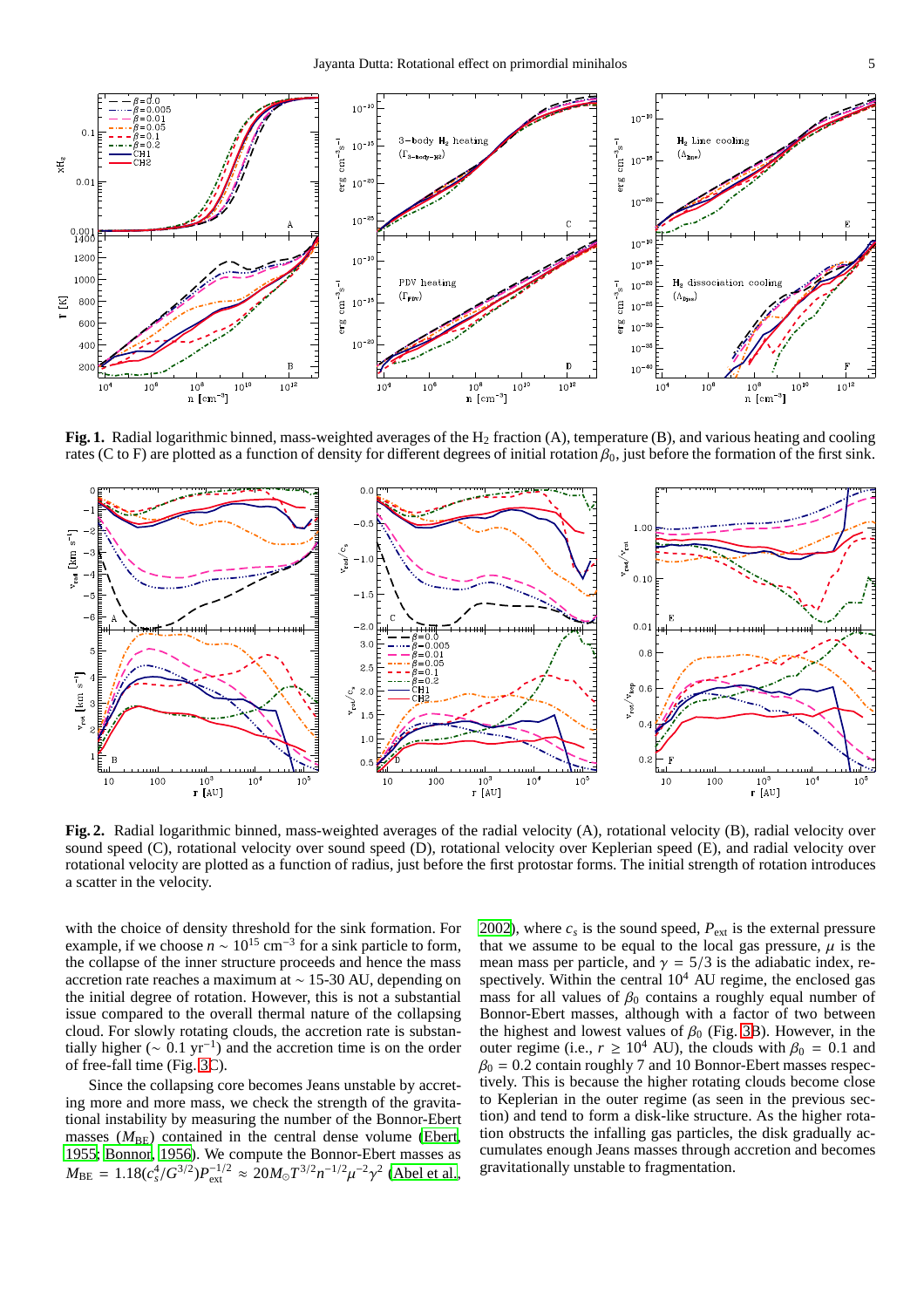

<span id="page-5-1"></span>**Fig. 3.** Radial logarithmic binned, mass-weighted averages of the mass accretion rate (A), the number of Bonnor-Ebert masses (B), the accretion time over free-fall time (C), the fragmentation time over free-fall time (D), and the free-fall time over sound crossing time (E) are plotted as a function of radius, just before the formation of the first sink.

Alongside the Bonnor-Ebert analysis, we also compare all relevant timescales associated with the cloud collapse. Figure [3C](#page-5-1) represents the accretion timescale (*t*acc) over free-fall timescale  $(t<sub>f</sub>)$ . For a higher rotating cloud, the accretion time is much longer than the free-fall time. This is consistent with the above discussion and an alternate way to explain the mass accretion features of clouds with different  $\beta_0$ -models shown in Fig. [3A](#page-5-1). In Figure [3D](#page-5-1), we consider the fragmentation timescale, defined as  $t_{\text{frag}} \equiv M_{\text{BE}}/\dot{M}$  (e.g., [Dopcke et al., 2013](#page-9-50)), and compare it with the free-fall timescale. We know that fragmentation generally occurs when the dynamical timescale of the central collapse becomes larger than the collapse timescale of individual density fluctuations. Here the free-fall timescale represents the dynamical timescale. In the outer regime ( $r \geq 2 \times 10^4$  AU), which is likely to form a disk, the fragmentation time becomes shorter than the free-fall time, especially for higher rotating clouds. We conclude here that the clouds with larger  $\beta_0$  collapse slowly from high rotation and tend to form a disk-like structure that becomes Keplerian and gravitationally unstable by accreting mass, heralding fragmentation.

## <span id="page-5-0"></span>**6. Protostellar system**

The study by [Machida et al.](#page-9-37) [\(2008\)](#page-9-37) shows that any fragmentation only takes place after the disk formation, and that clouds with higher  $\beta_0$  tend to fragment at lower densities. We examine how the circumstellar accretion disk that formed in the idealized, as well as more realistic cosmological minihalos, becomes locally unstable and evolves for different degrees of initial rotation.

Figure [4](#page-6-0) shows the column density and column-weighted temperature distribution in the inner 2000 AU at the end of the simulations. These images clearly reflect that all simulations fragment to form a small N-body system, comprised of secondary protostars, within the time in which ~ 30  $M_{\odot}$  of material are accreted onto the sink particles. It is not surprising that clouds with a higher level of rotational support exhibit the disklike structure on several scales within the central region, whereas slowly rotating clouds are more likely to be centrally condensed.

The top left panel of Fig. [5](#page-7-1) shows the time evolution of the total mass accreted onto all the sinks  $(\Sigma M_*)$  and the maximum sink mass  $(M_{*max})$  in the period over which the sink formation occurs. We find that the cloud with zero rotation attains the 30 *M*<sub>☉</sub> within a few hundred years after the formation of the first sink particle, whereas rotationally supported clouds take ∼ 100 – 1000 years, depending on the initial strength of rotation. Figure [5](#page-7-1) also shows the time evolution of the total mass accretion rate (*dM*∗/*dt*) onto all the sinks (same as Figure [3A](#page-5-1)) for different values of  $\beta_0$ . As expected, the mass accretion rate is larger for the slowly rotating clouds. In each case, *dM*∗/*dt* decreases with time until further sink particles form, and then the total accretion rate increases again, however, this time with large temporal variations. The mass accretion rate for the idealized cloud with  $\beta_0 = 0.04$  is similar to that of the cosmological minihalo CH2, which has a rotation parameter  $~ v 6<sub>0</sub> = 0.042$ . This again confirms that our idealized clumps with varying  $\beta_0$  can actually be the representatives of cosmological initial conditions to investigate the thermodynamical evolution of gas and the resulting fragmentation behavior of the sinks.

Figure [6A](#page-8-15) shows the number of sinks for different values of  $\beta_0$ , with rotationally supported clouds fragmenting the most. This is consistent with the recent study by [Becerra et al. \(2015\)](#page-8-16), who have used *Arepo* simulations to investigate the dependence of the high accretion rate and efficient cooling of the gas on the fragmentation of the disk. However, Fig. [6A](#page-8-15) shows some scatter in the numbers, indicating the presence of statistical fluctuations that can be removed by pursuing more realizations to achieve a desired degree of accuracy. Figure [6B](#page-8-15) shows the time taken for all the clouds to accumulate ∼ 30 *M*⊙. As expected, higher rotating clouds take longer compared to their slowly rotating counterparts. Figure [6C](#page-8-15) shows the distance at which the primordial protostars form from the center of the cloud. The red line represents the mean distances of all protostars  $(R<sub>dist</sub>)$ , which follows a power-law relationship with the cloud's initial rotation,  $R_{\text{dist}} \propto \beta_0^{3/4}$ . The protostars of the slowly rotating clouds form near the center ( $\leq$  300 AU), while the others spread over larger distances of 5000 AU, as the conservation of angular momentum acts to move protostars to larger radii.

Another trend we find in our simulations is that a number of protostars are ejected from the central gas cloud, as seen in cosmological simulations [\(Greif et al., 2011\)](#page-9-9). Although the resolution used in those studies was higher than our resolution, we still find ejection from the cluster. Figure [7](#page-8-17) shows the radial velocity and the ratio of the radial velocity to the escape velocity for all protostars. The position of the sinks is measured from the center of mass of all the sinks. The escape velocity of the sinks is defined as  $v_{\text{esc}} = \sqrt{2GM_{\text{enc}}(r)/r}$ , where  $M_{\text{enc}}(r)$  is the total mass (gas  $+$  sinks) that is enclosed within the radius  $r$ . The radial velocities of the sinks formed with lower  $\beta_0$  are below that required to be kicked out of the cluster. They tend to remain within the cluster and continue to accrete. For faster-rotating clouds, some protostars move from the cluster with radial velocities exceeding the escape velocity. There is, therefore, a greater chance that some protostars will be ejected, opening up the possibility that they could survive until the present day.

At this point we would like to point out that we have not mentioned the behavior of sinks for the  $\beta_0 = 0.2$  case. The ther-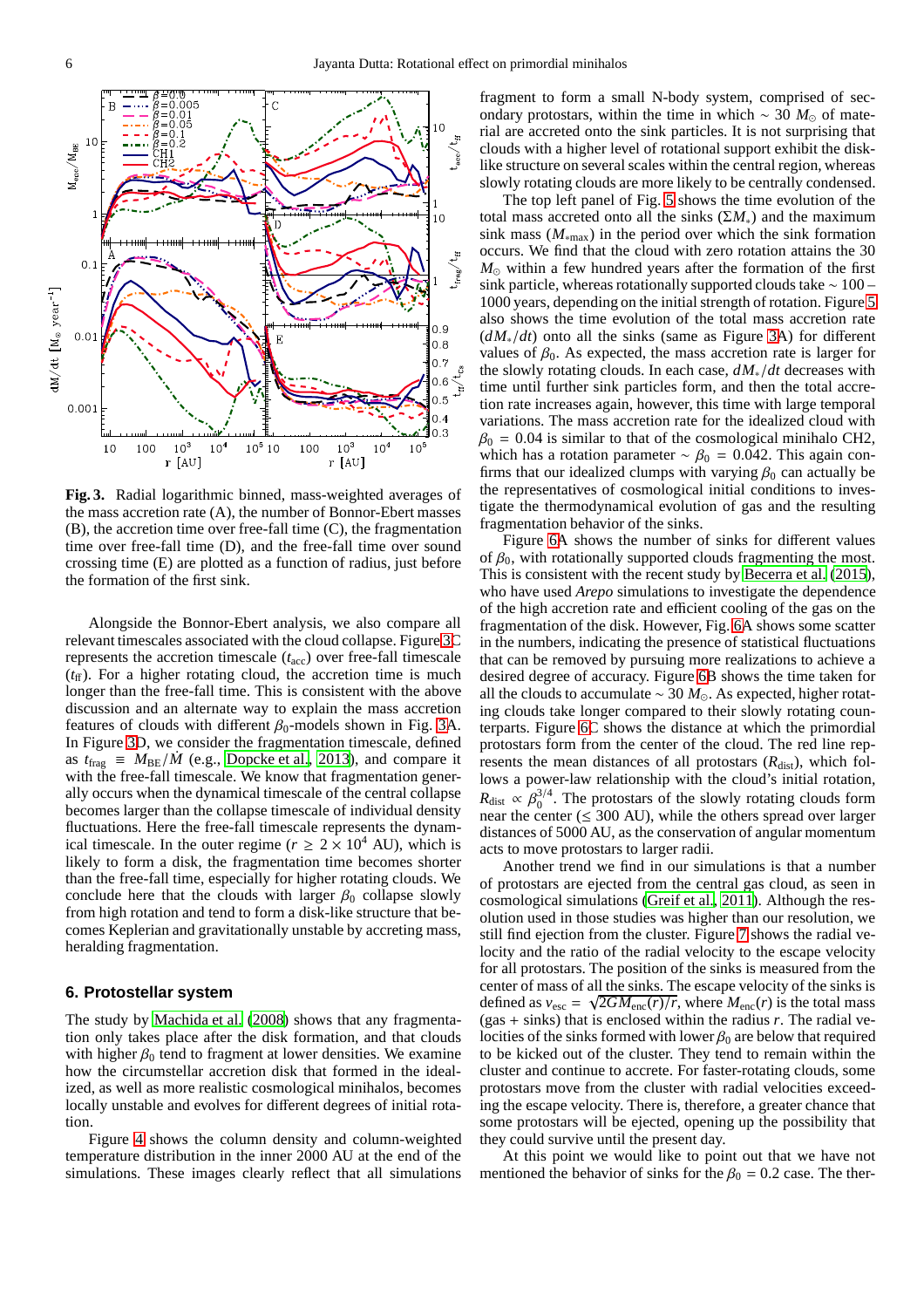

<span id="page-6-0"></span>**Fig. 4.** The column density and column-weighted temperature distribution in a region of 2000 AU centered around the first protostar for different strengths of the initial rotation of the cloud are shown when a total of ∼ 30 *M*<sup>⊙</sup> have been converted into, or accreted onto, sink particles.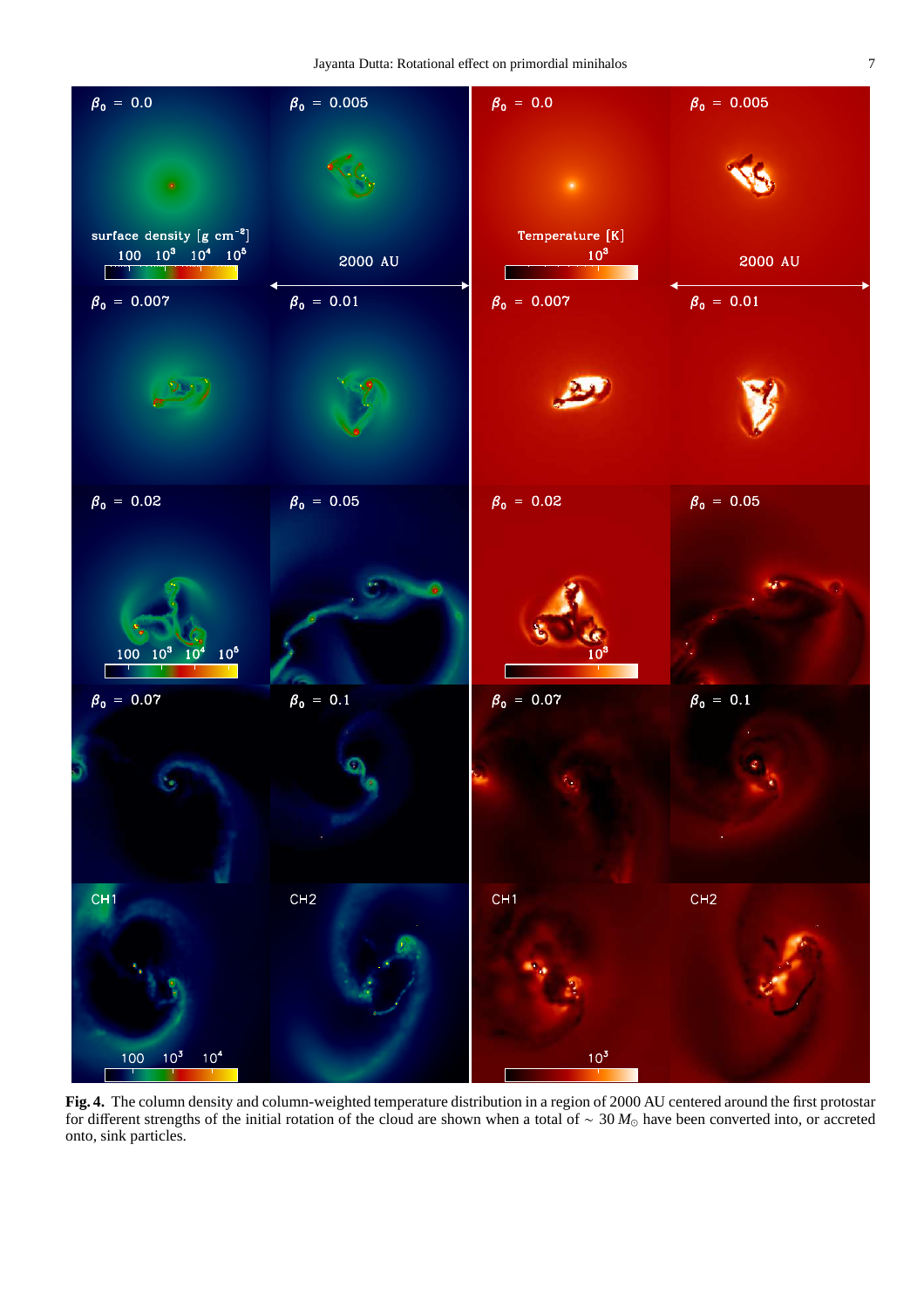

<span id="page-7-1"></span>**Fig. 5.** Time evolution of the protostellar system: total mass of all the sinks particles and the most massive sink particle are plotted as a function of time (top left). Total mass accretion rate by all sink particles are shown as a function of time (for others rotation parameter  $\beta_0$ ; same as Fig. [3A](#page-5-1)). The cloud with zero rotation attains the 30  $M_{\odot}$  within a few hundred years after the formation of the first sink particle. The rotationally supported cloud takes  $\sim 100 - 1000$  years, depending on the initial strength of rotation (β<sub>0</sub>). The mass accretion rate decreases with time until further sink particles form.

modynamical evolution of this cloud is considerably different from other cases, so it is important to compare the fragmentation behavior of  $\beta_0 = 0.2$  cloud with others. However, because of very fast rotation it has been extremely tough to run the simulation up to the point where the total mass of all sinks reaches ~ 30  $M_{\odot}$ . The simulation with  $\beta_0 = 0.2$  stops much before compared to other simulations. For instance, simulation with  $\beta_0$  = 0.2 stops when the total mass of sinks is only around 3–4  $M_{\odot}$ (and to reach up to that epoch of time; it takes around one month to run on a supercomputer that is based on graphical processing units, HPC–GPU Cluster Kolob). This is usually expected as the fast rotation can impede the collapse. We find a limiting value of  $\beta_0 = 0.1$  for the simulation to run up to the epoch when the mass of sinks attains a value of 30  $M_{\odot}$ . However, Figs. (4–7) still allow us to extrapolate and predict the expected results.

# <span id="page-7-0"></span>**7. Summary and discussion**

We have minutely investigated the dependence of the thermodynamical evolution of primordial star-forming gas on the initial degree of rotation of the cloud, and analyzed its influence on the resulting fragmentation of the circumstellar accretion disk. For this purpose, we performed a set of three-dimensional hydrodynamical simulations of Pop III gas collapse to pursue a systematic parameter study, specified by  $\beta_0$ , which spans two orders of magnitude for the amount of initial rotation, including two simulations runs with realistic cosmological initial conditions.

The cloud's initial strength of rotation introduces a significant impact on the intricate combinations of the heating and cooling process, leading to a scatter in the temperature evolution of the collapsing gas. Clouds with slower rotation collapse faster and get heated as a result of the compressional heating. We also find that the dynamical evolution of the gas strongly depends on the initial strength rotation. Clouds with higher ro-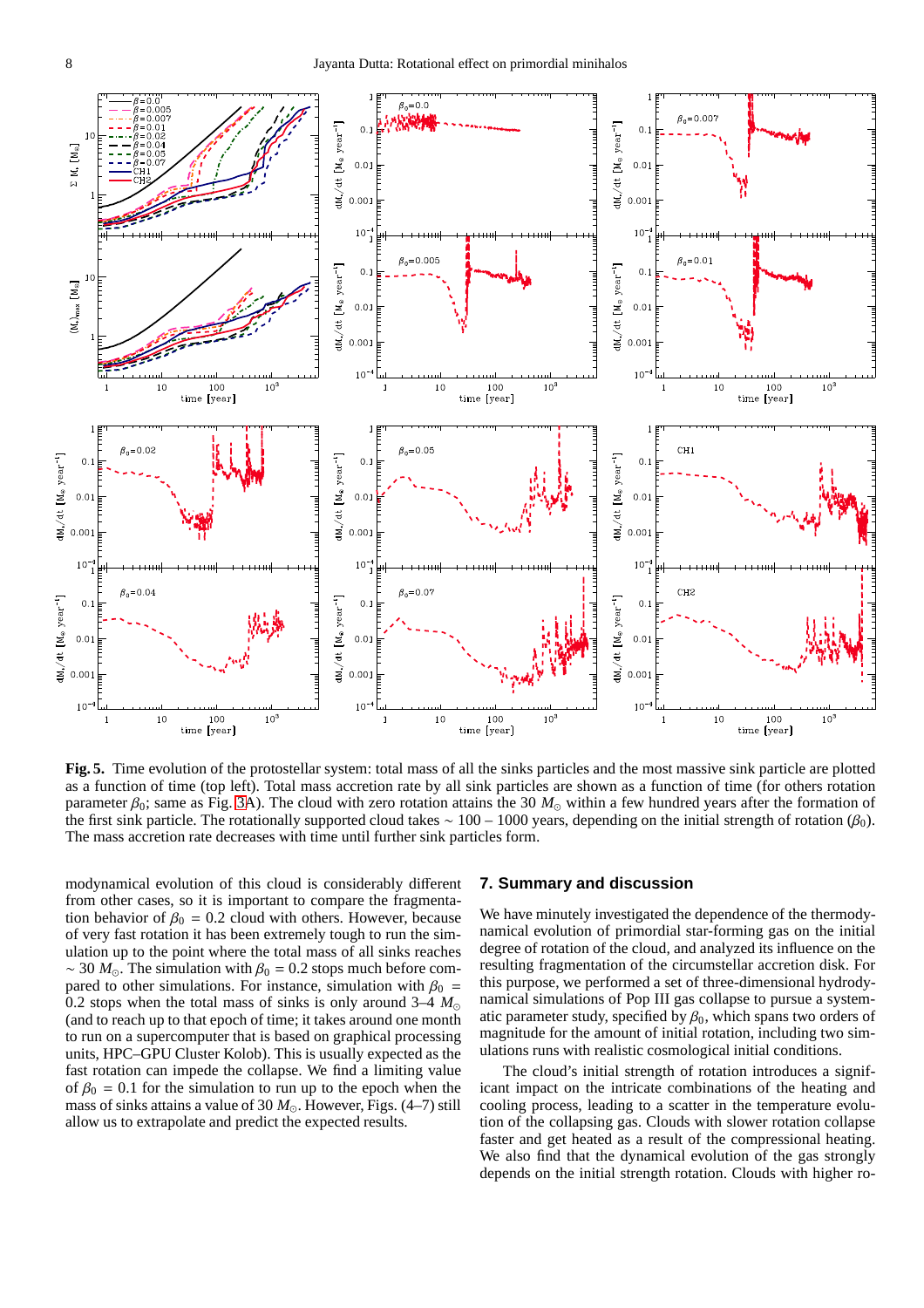

<span id="page-8-15"></span>**Fig. 6.** The fragmentation behavior is plotted for different degrees of initial rotation at the epoch when stellar system accretes ~ 30  $M_{\odot}$ . The number of sinks (A), time taken to accrete ~ 30  $M_{\odot}$  (B) and the position of the sinks ( $R_{dist}$ ) from the center of mass is shown in (C) as a function of the rotation parameter  $\beta_0$ .



<span id="page-8-17"></span>**Fig. 7.** Radial velocity (A) and the ratio of the radial velocity to the escape velocity (B) of sink particles for different values of  $\beta_0$ are plotted as a function of radius, at the epoch when the stellar system has accreted  $\approx 30$  *M*<sub>☉</sub>. Some protostars with higher  $\beta_0$ move away from the cluster, with the radial velocity exceeding the escape velocity.

tation form a Keplerian disk that becomes gravitationally unstable by accreting the infalling mass. Therefore, any change in the thermodynamical evolution introduces substantial difference in the number of Jeans mass, which determines the susceptibility to the fragmentation of the gas between the clouds with highest and lowest initial rotation.

In summary, a higher degree of rotation can hinder the infall, lead to a cooler gas, and result in more fragmentation. In addition, we find that the protostars with higher rotational support have larger spiral arms with lower accretion rates. We also point out that the newborn protostars are distributed in such a way to conserve the angular momentum, and some of them could have survived until today if they were of sufficiently low mass.

We conclude that the initial conditions of the primordial gas in the minihalos should be chosen scrupulously so as to simulate the long-term evolution and final fate of the primordial stars.

Despite considerable computational efforts involved, we emphasize that we cannot accurately predict the final mass of the primordial protostars. We have neglected the effect of the magnetic fields, which can be important in minihalos [\(Machida, Matsumoto & Inutsuka, 2008](#page-9-51); [Sur et al.](#page-9-52), [2010;](#page-9-52) [Schleicher et al., 2010\)](#page-9-53). Recent cosmological simulations show the importance of the amplification of even small seed fields [\(Federrath et al.](#page-9-54), [2011](#page-9-54); [Schober et al.](#page-9-55), [2012\)](#page-9-55). In addition, the radiative feedback can significantly affect the thermal as well as chemical evolution of the gas [\(Wise & Abel](#page-9-56), [2008;](#page-9-56) [Whalen et al., 2010;](#page-9-57) [Hosokawa et al.](#page-9-58), [2011\)](#page-9-58), which is not included in our simulations. Notwithstanding, our approach to the problem enables us to provide good estimates for the overall trend of the accretion rate, thermodynamical evolution, and fragmentation behavior of gas in the rotating clouds in which we are particularly interested. Recent radiation hydrodynamic simulations [\(Hirano & Yoshida, 2013;](#page-9-59) [Greif, 2014\)](#page-9-60) demonstrated the effect of UV radiative feedback on the mass accretion, thus constraining the mass spectrum of the first stars [\(Susa](#page-9-61), [2013\)](#page-9-61). Moreover, there is still a discrepancy regarding the three-body H<sub>2</sub> rate coefficient [\(Turk et al., 2011;](#page-9-24) [Bovino et al.](#page-8-18), [2014;](#page-8-18) [Dutta et al., 2015](#page-9-42)). However, the recent study by [Forrey \(2013\)](#page-9-62) provides the currently best available rate that is in good agreement with [Palla et al. \(1983\)](#page-9-19) at high temperatures and [Abel et](#page-8-6) al. [\(2002](#page-8-6)) at lower temperatures. It is therefore of strategic interest to accurately simulate the formation of the first stars in the Universe with the best available rates, inclusion of the magnetic fields, and radiative feedback in the next-generation avant-garde SPH codes.

The author wishes to thank Prateek Sharma, Biman Nath, David Sobral, and Dominik Schleicher for thoroughly checking the manuscript and for enormous constructive suggestions. The author also acknowledges Kazu Omukai, Athena Stacy, and the referee for helpful and worthwhile comments. The present work is supported by the Indian Space Research Organization (ISRO) grant (No. ISRO/RES/2/367/10-11) and Department of Science and Technology (DST) grant (Sr/S2/HEP-048/2012). The author is grateful to the Centre for Theoretical Studies (CTS) at the Indian Institutes of Technology – Kharagpur and Raman Research Institute for the financial support and hospitality. The author would also like to thank the Department of Physics, Indian Institute of Technology (Banaras Hindu University) at Varanasi and the Inter-University Center for Astronomy and Astrophysics (IUCAA) at Pune for local hospitality.

#### **References**

- <span id="page-8-5"></span>Abel, T., Bryan, G. L. & Norman, M. L. 2000, ApJ, 540, 39
- <span id="page-8-6"></span>Abel, T., Bryan, G. L. & Norman, M. L. 2002, Science, 295, 93
- <span id="page-8-11"></span>Bodenheimer, P. 1995, ARA&A, 33, 199B
- <span id="page-8-1"></span>Barkana, R., Loeb, A., 2001, Phys. Rep., 349, 125
- <span id="page-8-12"></span>Bate, M. R., Bonnell, I. A. & Price, N. M. 1995, MNRAS, 277, 362
- <span id="page-8-16"></span>Becerra, F., Greif, T. H., Springel, V., Hernquist, L. E, 2015, MNRAS, 446, 2380B
- <span id="page-8-18"></span>Bovino, S., Schleicher, D. R. G., Grassi, T., 2014, A&A, 561A, 13B
- <span id="page-8-2"></span>Bromm, V., & Larson, R. B. 2004, ARA&A, 42, 79
- <span id="page-8-8"></span>Bromm, V., Yoshida, N., Hernquist, L. & McKee, C. F. 2009, Nature, 459, 49
- <span id="page-8-4"></span>Bromm, V., Yoshida, N., 2011, ARA&A 49, 373
- <span id="page-8-14"></span>Bonnor, W., B. 1956, MNRAS, 116, 351
- <span id="page-8-13"></span>Ebert, R., Z. 1955, Astrophys, 37, 217
- <span id="page-8-3"></span>Ciardi, B. & Ferrara A, 2005, Space Sci. Rev., 116, 625
- <span id="page-8-9"></span>Chabrier, G., 2003, PASP, 115, 763
- <span id="page-8-7"></span>Clark, P. C., Glover, S. C. O., Klessen, R. S. & Bromm, V. 2011a, ApJ 727 110
- <span id="page-8-10"></span>Clark, P. C., Glover, S. C. O., Smith, R. J., Greif, T. H., Klessen, R. S. & Bromm, V. 2011b, Science, 331, 1040
- <span id="page-8-0"></span>Couchman, H. M. P., Rees, M. J., 1986, MNRAS, 221, 53C